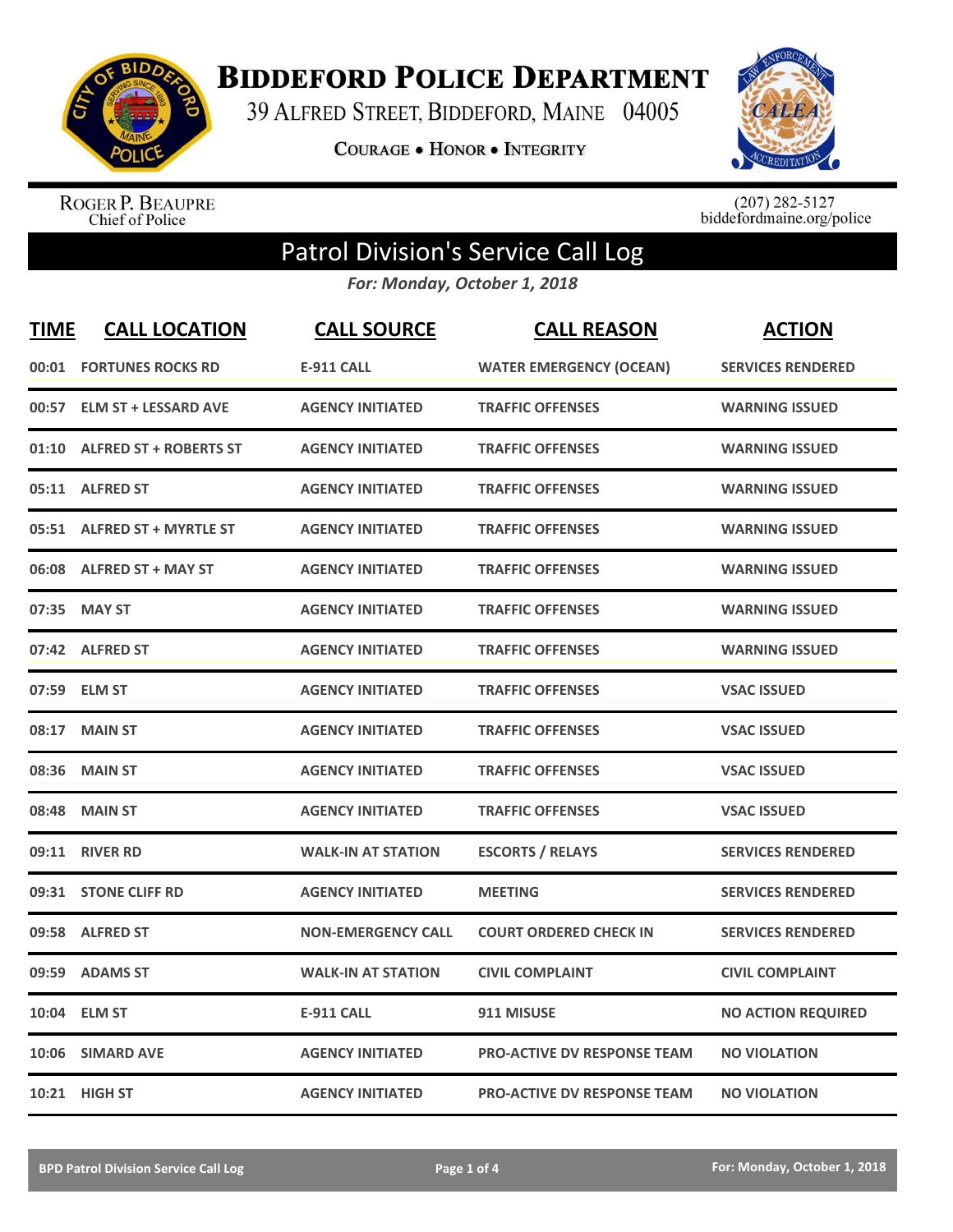| <b>TIME</b> | <b>CALL LOCATION</b>           | <b>CALL SOURCE</b>        | <b>CALL REASON</b>                                 | <b>ACTION</b>             |
|-------------|--------------------------------|---------------------------|----------------------------------------------------|---------------------------|
|             | 10:23 PIKE ST                  | <b>NON-EMERGENCY CALL</b> | ATTEMPTED/THREATENED SUICIDE TRANSPORT TO HOSPITAL |                           |
|             | 10:31 ELM ST                   | <b>NON-EMERGENCY CALL</b> | <b>THEFT</b>                                       | <b>REPORT TAKEN</b>       |
| 10:46       | <b>MEDICAL CENTER DR</b>       | <b>AGENCY INITIATED</b>   | <b>PAPERWORK</b>                                   | <b>SERVICES RENDERED</b>  |
|             | 10:58 HAROLD AVE               | <b>E-911 CALL</b>         | 911 MISUSE                                         | <b>WARNING ISSUED</b>     |
|             | 11:04 MAIN ST + RAILROAD AVE   | <b>AGENCY INITIATED</b>   | <b>SUSPICION</b>                                   | <b>REPORT TAKEN</b>       |
|             | 11:21 ALFRED ST                | <b>OTHER</b>              | <b>POLICE INFORMATION</b>                          | <b>NO ACTION REQUIRED</b> |
|             | 11:40 ALFRED ST                | <b>WALK-IN AT STATION</b> | <b>COURT ORDERED CHECK IN</b>                      | <b>SERVICES RENDERED</b>  |
|             | 12:01 SUMMER ST + BIRCH ST     | <b>NON-EMERGENCY CALL</b> | <b>ARTICLES LOST/FOUND</b>                         | <b>REPORT TAKEN</b>       |
|             | 12:23 ALFRED ST                | <b>OTHER</b>              | <b>POLICE INFORMATION</b>                          | <b>SERVICES RENDERED</b>  |
|             | 12:23 ALFRED ST                | <b>AGENCY INITIATED</b>   | <b>ARTICLES LOST/FOUND</b>                         | <b>REPORT TAKEN</b>       |
|             | 12:35 MAIN ST                  | <b>AGENCY INITIATED</b>   | <b>SEX OFFENDER REGISTRATION</b>                   | <b>REPORT TAKEN</b>       |
|             | 13:06 HILL ST                  | <b>AGENCY INITIATED</b>   | <b>TRAFFIC OFFENSES</b>                            | <b>WARNING ISSUED</b>     |
|             | 13:16 WEST ST                  | <b>AGENCY INITIATED</b>   | <b>TRAFFIC OFFENSES</b>                            | <b>WARNING ISSUED</b>     |
| 13:19       | <b>ORCHARD ST</b>              | <b>AGENCY INITIATED</b>   | <b>SUSPICION</b>                                   | <b>SERVICES RENDERED</b>  |
|             | 13:24 DEBBIE AVE + WEST ST     | <b>AGENCY INITIATED</b>   | <b>TRAFFIC OFFENSES</b>                            | <b>WARNING ISSUED</b>     |
|             | 13:49 ELM ST                   | <b>AGENCY INITIATED</b>   | <b>TRAFFIC OFFENSES</b>                            | <b>WARNING ISSUED</b>     |
|             | 13:55 GRAHAM ST                | <b>NON-EMERGENCY CALL</b> | <b>SUSPICION</b>                                   | <b>SERVICES RENDERED</b>  |
|             | 14:04 LANDRY ST + ELM ST       | <b>AGENCY INITIATED</b>   | <b>TRAFFIC OFFENSES</b>                            | <b>WARNING ISSUED</b>     |
|             | <b>14:17 HILL ST</b>           | <b>AGENCY INITIATED</b>   | <b>TRAFFIC OFFENSES</b>                            | <b>WARNING ISSUED</b>     |
|             | <b>14:23 HILL ST</b>           | <b>AGENCY INITIATED</b>   | <b>TRAFFIC OFFENSES</b>                            | <b>WARNING ISSUED</b>     |
|             | 15:30 HILL ST + ACORN ST       | <b>AGENCY INITIATED</b>   | <b>TRAFFIC OFFENSES</b>                            | <b>WARNING ISSUED</b>     |
|             | 15:51 ALFRED ST + ANDREWS RD   | <b>AGENCY INITIATED</b>   | <b>TRAFFIC OFFENSES</b>                            | <b>WARNING ISSUED</b>     |
|             | 15:56 ALFRED ST + MT VERNON ST | <b>AGENCY INITIATED</b>   | <b>TRAFFIC OFFENSES</b>                            | <b>WARNING ISSUED</b>     |
|             | 16:20 MT VERNON ST             | <b>NON-EMERGENCY CALL</b> | <b>PARKING COMPLAINT</b>                           | <b>SERVICES RENDERED</b>  |
|             | 16:24 ALFRED ST                | <b>WALK-IN AT STATION</b> | <b>COURT ORDERED CHECK IN</b>                      | <b>NO VIOLATION</b>       |
|             | 16:37 SIMARD AVE               | <b>E-911 CALL</b>         | <b>DOMESTIC COMPLAINTS</b>                         | <b>REPORT TAKEN</b>       |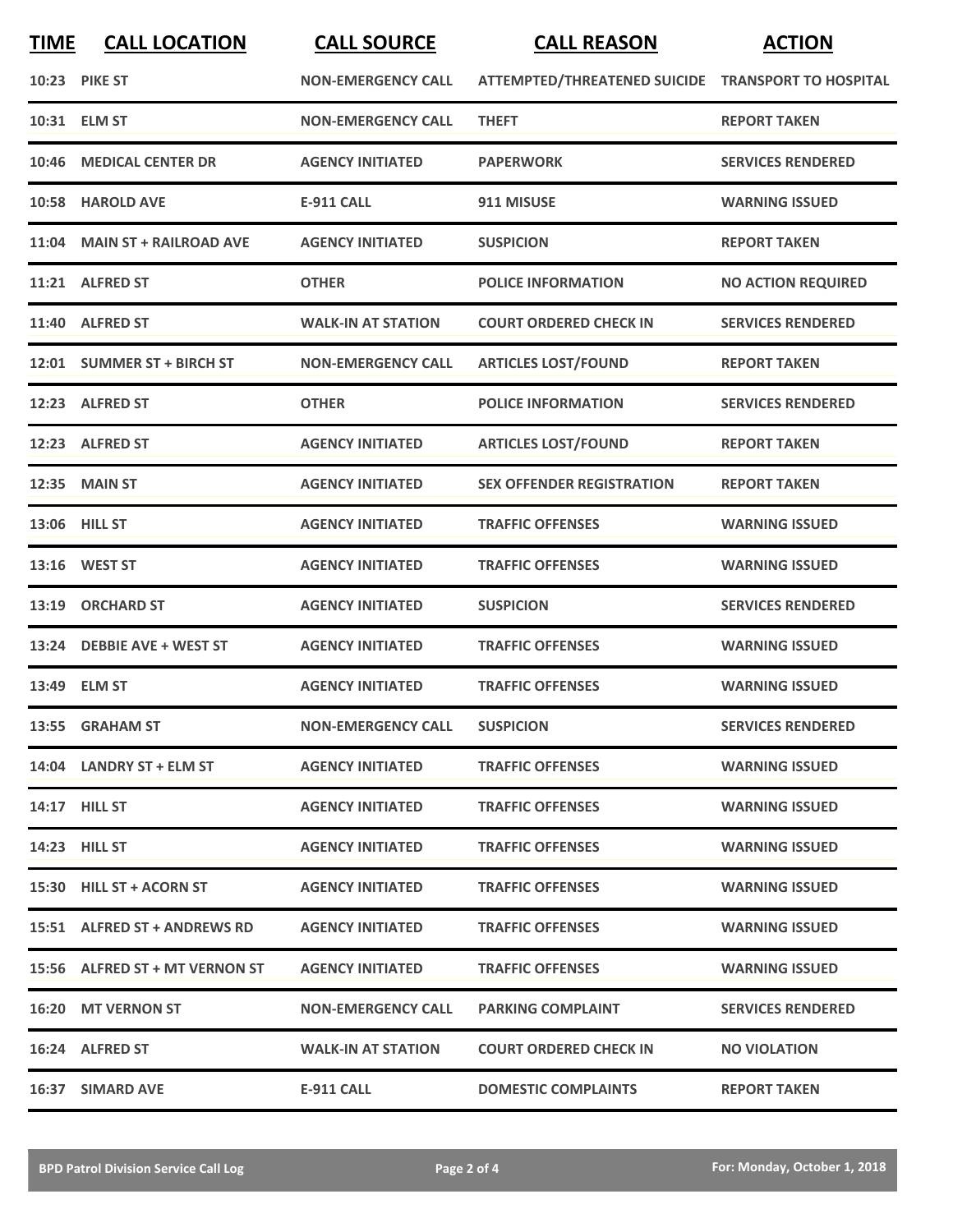| <b>TIME</b> | <b>CALL LOCATION</b>            | <b>CALL SOURCE</b>        | <b>CALL REASON</b>         | <b>ACTION</b>                |
|-------------|---------------------------------|---------------------------|----------------------------|------------------------------|
| 16:56       | <b>BARRA RD + HEALTHCARE DR</b> | <b>NON-EMERGENCY CALL</b> | <b>ANIMAL COMPLAINT</b>    | <b>SERVICES RENDERED</b>     |
|             | 17:11 POOL ST + MEETINGHOUSE RD | <b>AGENCY INITIATED</b>   | <b>TRAFFIC OFFENSES</b>    | <b>WARNING ISSUED</b>        |
|             | 17:16 ELM ST                    | <b>NON-EMERGENCY CALL</b> | <b>THEFT</b>               | <b>REPORT TAKEN</b>          |
|             | 17:21 ALFRED ST                 | <b>AGENCY INITIATED</b>   | <b>TRAFFIC OFFENSES</b>    | <b>WARNING ISSUED</b>        |
|             | 17:27 MEETINGHOUSE RD           | <b>AGENCY INITIATED</b>   | <b>TRAFFIC OFFENSES</b>    | <b>WARNING ISSUED</b>        |
|             | 17:36 SULLIVAN ST               | <b>E-911 CALL</b>         | <b>ANIMAL COMPLAINT</b>    | <b>REFERRED OTHER AGENCY</b> |
|             | 17:44 ALFRED ST                 | <b>WALK-IN AT STATION</b> | <b>CIVIL COMPLAINT</b>     | <b>CIVIL COMPLAINT</b>       |
|             | 17:50 ALFRED ST + WEST COLE RD  | <b>AGENCY INITIATED</b>   | <b>TRAFFIC OFFENSES</b>    | <b>WARNING ISSUED</b>        |
|             | 17:50 ALFRED ST                 | <b>NON-EMERGENCY CALL</b> | <b>ALL OTHER</b>           | <b>NO ACTION REQUIRED</b>    |
|             | 18:07 POOL ST + KYLE LN         | <b>AGENCY INITIATED</b>   | <b>TRAFFIC OFFENSES</b>    | <b>NO ACTION REQUIRED</b>    |
|             | <b>18:19 HILL ST</b>            | <b>NON-EMERGENCY CALL</b> | <b>MISSING PERSON</b>      | <b>SERVICES RENDERED</b>     |
| 18:45       | <b>WASHINGTON ST</b>            | <b>WALK-IN AT STATION</b> | <b>SUSPICION</b>           | <b>SERVICES RENDERED</b>     |
| 18:46       | <b>BACON ST</b>                 | <b>NON-EMERGENCY CALL</b> | <b>DISTURBANCE / NOISE</b> | <b>REFERRED OTHER AGENCY</b> |
| 19:08       | <b>MAIN ST</b>                  | <b>E-911 CALL</b>         | <b>DISTURBANCE / NOISE</b> | <b>REPORT TAKEN</b>          |
| 19:32       | <b>RAYMOND ST</b>               | <b>E-911 CALL</b>         | 911 MISUSE                 | <b>WARNING ISSUED</b>        |
|             | 19:34 POOL ST + CLIFFORD ST     | <b>AGENCY INITIATED</b>   | <b>TRAFFIC OFFENSES</b>    | <b>NO ACTION REQUIRED</b>    |
|             | 19:54 ALFRED ST + MARINER WAY   | <b>AGENCY INITIATED</b>   | <b>TRAFFIC OFFENSES</b>    | <b>WARNING ISSUED</b>        |
|             | 20:02 POOL ST + MEETINGHOUSE RD | <b>AGENCY INITIATED</b>   | <b>TRAFFIC OFFENSES</b>    | <b>WARNING ISSUED</b>        |
|             | 20:05 ALFRED ST + PORTER ST     | <b>AGENCY INITIATED</b>   | <b>TRAFFIC OFFENSES</b>    | <b>WARNING ISSUED</b>        |
|             | 20:10 ALFRED ST                 | <b>AGENCY INITIATED</b>   | <b>TRAFFIC OFFENSES</b>    | <b>WARNING ISSUED</b>        |
|             | 20:11 ELM ST                    | <b>AGENCY INITIATED</b>   | <b>TRAFFIC OFFENSES</b>    | <b>WARNING ISSUED</b>        |
|             | 20:12 POOL ST + SEVIGNY AVE     | <b>AGENCY INITIATED</b>   | <b>TRAFFIC OFFENSES</b>    | <b>VSAC ISSUED</b>           |
|             | 20:18 ALFRED ST                 | <b>AGENCY INITIATED</b>   | <b>TRAFFIC OFFENSES</b>    | <b>WARNING ISSUED</b>        |
|             | 20:43 POOL ST + MOORS BROOK RD  | <b>AGENCY INITIATED</b>   | <b>TRAFFIC OFFENSES</b>    | <b>WARNING ISSUED</b>        |
|             | 21:00 POOL ST + MEETINGHOUSE RD | <b>AGENCY INITIATED</b>   | <b>TRAFFIC OFFENSES</b>    | <b>WARNING ISSUED</b>        |
|             | 21:07 ALFRED ST + MARINER WAY   | <b>AGENCY INITIATED</b>   | <b>TRAFFIC OFFENSES</b>    | <b>WARNING ISSUED</b>        |